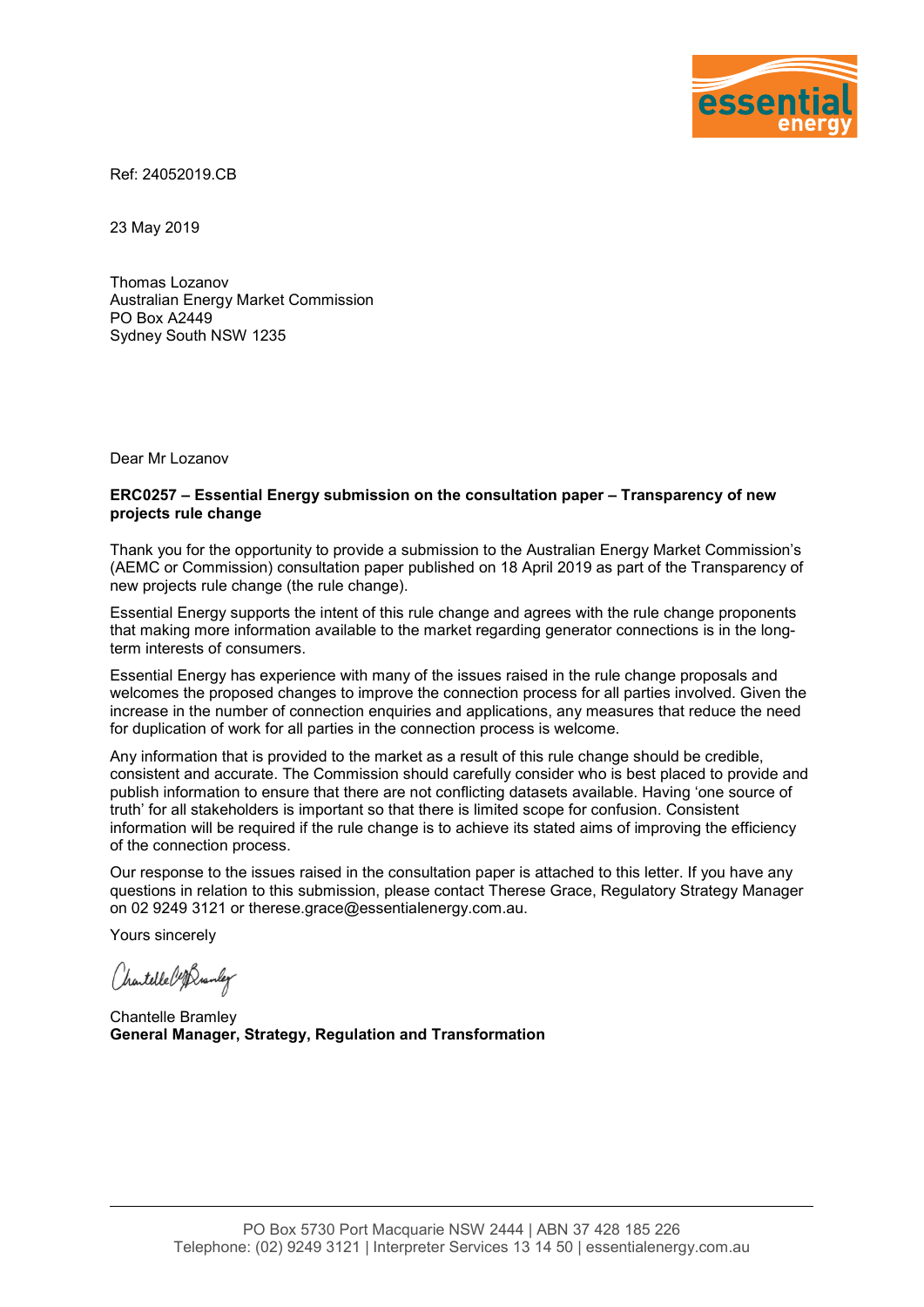# **Essential Energy submission to the consultation paper**

## General comments

Essential Energy supports the intent of this rule change. We welcome any measures that will improve the quantity and quality of information available to connection applicants and Network Service Providers (NSP) when submitting and processing connection applications.

Essential Energy assesses connection applications on their impact to the network, as shown in models and analysis prepared by the applicant. These analyses incorporate committed generation, and newly committed generation may require applicants to undertake a sensitivity analysis to determine whether they are impacted, and potentially to prepare new analyses (rework) to update existing applications.

in the last 6 months Essential Energy has received ten notifications of newly committed generation on the TransGrid and Essential Energy networks, with fifteen applications in assessment potentially impacted. Improving the information available to connection applicants may reduce the number of applications that require rework of this type.

Essential Energy notes that this rule change is being considered at a time when the Commission is also examining access arrangements at the transmission level. The current open access system is leading to situations where connection applicants are competing for access to the network and the timing of connection to the network is very significant to the financial viability of generation projects.

Essential Energy encourages the Commission to consider implications for distribution networks as it examines the issues of connections and access arrangements in the NEM.

Open access also does not provide an incentive for prospective generators to provide accurate or upto-date information to the market. This is because withholding information about their intentions may provide a competitive advantage as other generators may not be aware of a project in the vicinity which would have implications for their business model and project finance. In the case of such a market failure, regulatory intervention in the form of information provision requirements may be in the long-term interests of consumers.

# AEMO's generation information page

The proposal to formalise the status of the Australian Energy Market Operator's (AEMO) generation information page appears reasonable. This page would provide important information on the status of new generation projects across the NEM. The provision of data from AEMO would be beneficial as the data would be centralised and would not require proponents who are canvassing areas across the NEM to search for information from numerous sources.

Formalising the status of the AEMO generation information page would require NSPs to formalise their processes for providing information regarding generator connections to AEMO.

# Intending participant category

Essential Energy agrees with the Commission's analysis that the business model of new generation proponents has changed in recent years. Projects from developers who will sell the generator after connection has become more common and as a result the review of the intending participant category is timely and necessary.

The business model that underlies a generation project should not determine the information the proponent receives through the connection process. This is because the outcome of the connection is the same and will have the same impact on the network regardless of who the project proponent is.

Essential Energy has encountered situations where the definition of intending participant has prohibited us from providing information to connection applicants. This is not sustainable going forward and we support the proposed changes to the intending participant category.